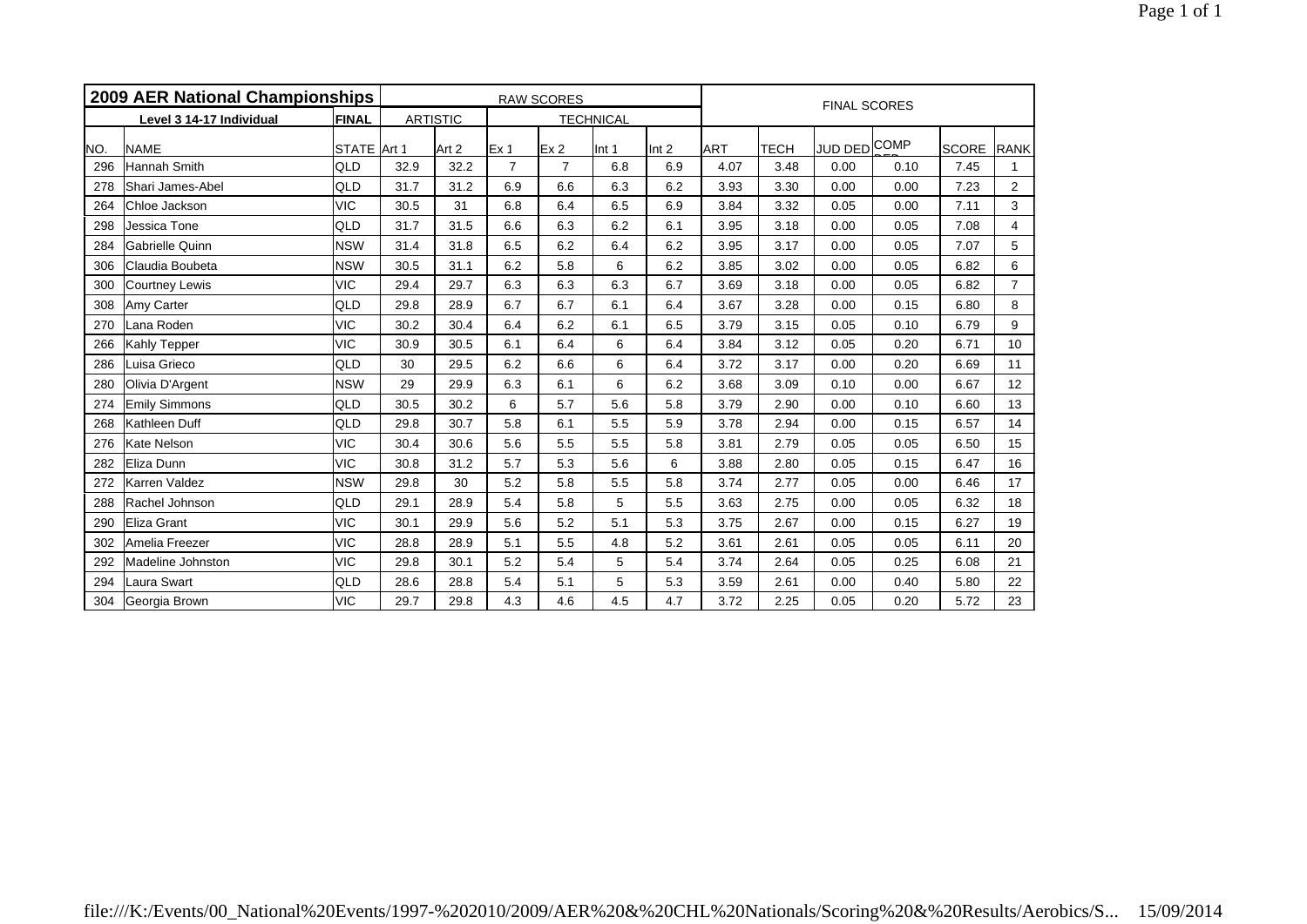|     | 2009 AER National Championships |              |      | <b>RAW SCORES</b> |                 |     |                  |                  |      |                   |                     |      | <b>FINAL SCORES</b> |                |  |  |
|-----|---------------------------------|--------------|------|-------------------|-----------------|-----|------------------|------------------|------|-------------------|---------------------|------|---------------------|----------------|--|--|
|     | Level 3 11-13 Individual        | <b>FINAL</b> |      | <b>ARTISTIC</b>   |                 |     | <b>TECHNICAL</b> |                  |      | <b>DIFFICULTY</b> |                     |      |                     |                |  |  |
| NO. | <b>NAME</b>                     | STATE Art 1  |      | Art 2             | Ex <sub>1</sub> | Ex2 | llnt 1           | Int <sub>2</sub> | IART | <b>TECH</b>       | <b>JUD DED COMP</b> |      | <b>SCORE</b>        | RANK           |  |  |
| 273 | Taylor Fletcher                 | <b>VIC</b>   | 31.8 | 31.9              | 7.2             | 7.2 | 6.9              | 7                | 3.98 | 3.56              | 0.00                | 0.20 | 7.34                |                |  |  |
| 269 | Georgie Webb                    | QLD          | 31.1 | 30.6              | 7               | 7   | 6.7              | 6.6              | 3.86 | 3.45              | 0.00                | 0.00 | 7.30                | $\overline{2}$ |  |  |
| 283 | Pepita Hosking                  | <b>VIC</b>   | 31   | 31.2              | 7.1             | 7   | 6.9              | 6.7              | 3.89 | 3.49              | 0.00                | 0.15 | 7.23                | 3              |  |  |
| 289 | Jemima Sanzari                  | <b>VIC</b>   | 30.5 | 30.1              | 6.8             | 6.9 | 6.6              | 6.5              | 3.79 | 3.38              | 0.00                | 0.00 | 7.17                | 4              |  |  |
| 275 | Caitlin Murphy                  | <b>VIC</b>   | 31.1 | 31.6              | 6.7             | 6.5 | 6.5              | 6.5              | 3.92 | 3.29              | 0.00                | 0.05 | 7.15                | 5              |  |  |
| 285 | Alice Roe                       | <b>VIC</b>   | 30.4 | 30.1              | 6.8             | 7   | 6.3              | 6.2              | 3.78 | 3.35              | 0.00                | 0.00 | 7.13                | 6              |  |  |
| 267 | Melissa Burnett                 | <b>VIC</b>   | 30.4 | 30.2              | 6.8             | 6.7 | 6.4              | 6.5              | 3.79 | 3.33              | 0.00                | 0.00 | 7.12                | 7              |  |  |
| 271 | Emma Shelton                    | <b>VIC</b>   | 30   | 30.6              | 6.9             | 6.9 | 6.5              | 6.7              | 3.79 | 3.41              | 0.00                | 0.10 | 7.09                | 8              |  |  |
| 281 | Megan Shroff                    | <b>QLD</b>   | 30.7 | 30.7              | 6.5             | 6.7 | 6                | 6                | 3.84 | 3.21              | 0.00                | 0.05 | 7.00                | 9              |  |  |
| 279 | <b>Maddy Guest</b>              | <b>VIC</b>   | 30.9 | 30.8              | 6.4             | 6.3 | 6.1              | 6.2              | 3.86 | 3.15              | 0.00                | 0.15 | 6.85                | 10             |  |  |
| 291 | Alicea Stoney                   | <b>VIC</b>   | 29.7 | 30.1              | 6.2             | 6.5 | 6                | 6.1              | 3.74 | 3.13              | 0.00                | 0.05 | 6.82                | 11             |  |  |
| 277 | Kaylee Field                    | QLD          | 29.3 | 29.5              | 6.2             | 6.4 | 5.9              | 6                | 3.68 | 3.10              | 0.00                | 0.05 | 6.72                | 12             |  |  |
| 287 | Emma Skelton                    | QLD          | 29.9 | 29.3              | 6.2             | 6.1 | 6.1              | 6                | 3.70 | 3.06              | 0.00                | 0.20 | 6.56                | 13             |  |  |
| 265 | <b>Isobel Graham</b>            | <b>NSW</b>   | 29.4 | 29                | 5.7             | 5.7 | 5.1              | 5                | 3.65 | 2.75              | 0.00                | 0.30 | 6.10                | 14             |  |  |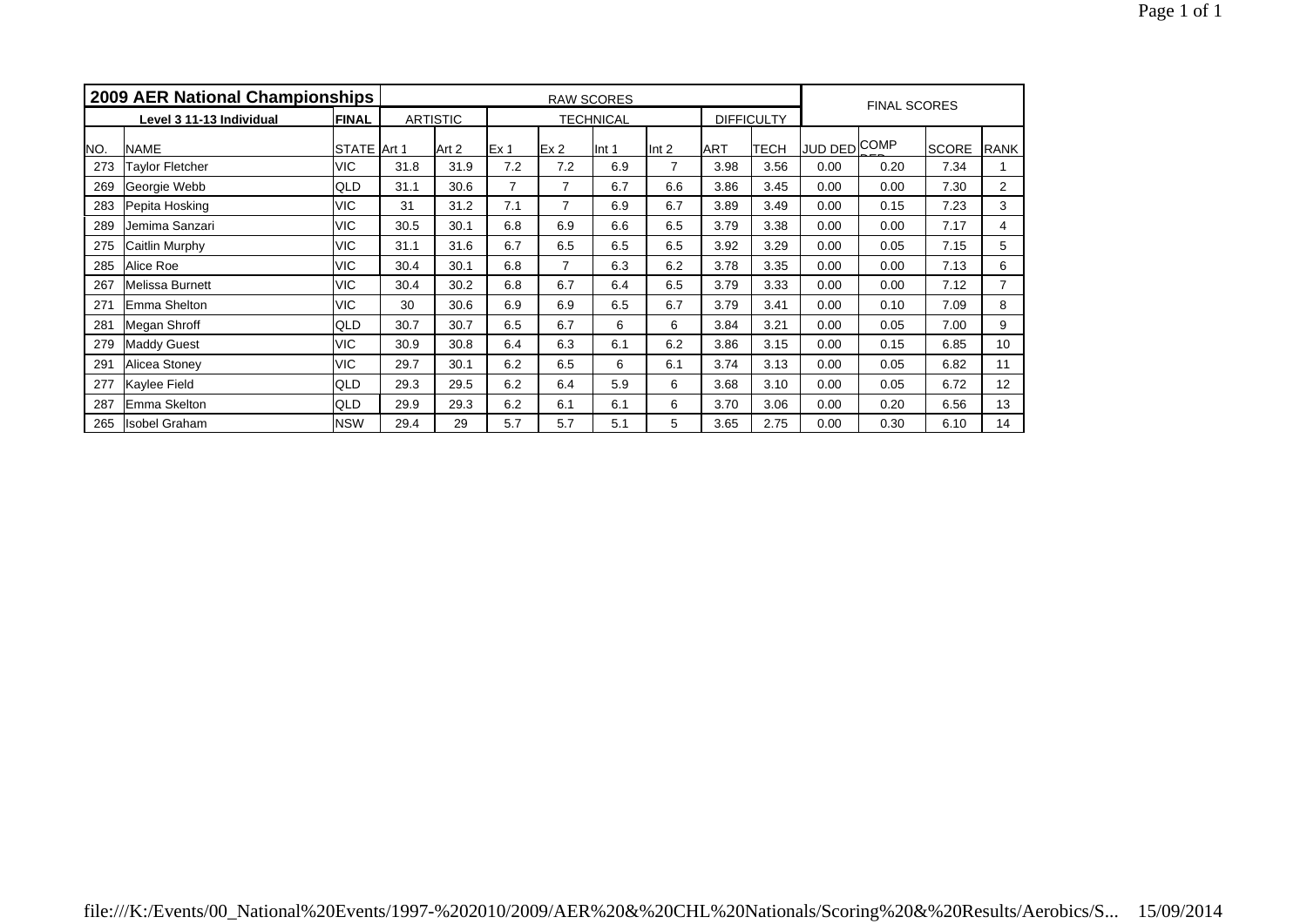|     | <b>2009 AER National Championships</b>                                 |              |      |                 |                 | <b>FINAL SCORES</b> |                  |                  |            |                   |              |      |              |      |  |
|-----|------------------------------------------------------------------------|--------------|------|-----------------|-----------------|---------------------|------------------|------------------|------------|-------------------|--------------|------|--------------|------|--|
|     | Level 2 14-17 Team                                                     | <b>FINAL</b> |      | <b>ARTISTIC</b> |                 |                     | <b>TECHNICAL</b> |                  |            | <b>DIFFICULTY</b> |              |      |              |      |  |
| NO. | <b>NAME</b>                                                            | STATE Art 1  |      | Art 2           | Ex <sub>1</sub> | Ex <sub>2</sub>     | Int 1            | Int <sub>2</sub> | <b>ART</b> | <b>TECH</b>       | JUD DED COMP |      | <b>SCORE</b> | RANK |  |
| 301 | Sarah Babington<br>Phoebe Kurth<br>Shona Lynch                         | <b>QLD</b>   | 30.1 | 30.1            | 6.8             | 6.7                 | 6                | 6                | 3.76       | 3.26              | 0.00         | 0.15 | 6.88         |      |  |
| 299 | Madeline Borrello Crimmo<br>Arminda Vladica<br>Sophie Williams         | <b>VIC</b>   | 30.6 | 31.1            | 5.3             | 5.3                 | 5                | 5.1              | 3.86       | 2.61              | 0.00         | 0.05 | 6.42         | 2    |  |
| 297 | <b>Chardon Bass</b><br>Georgia Newland<br>Alana Perna<br>Amelia Toohey | <b>VIC</b>   | 31   | 31.3            | 5.7             | 5.8                 | 5.2              | 5                | 3.89       | 2.78              | 0.00         | 0.35 | 6.32         | 3    |  |
| 303 | Shannon Jackson<br><b>Erin Shaw</b><br>Caitlyn Turner                  | <b>QLD</b>   | 29.7 | 29.5            | 5.3             | 5.2                 | 5                | 5                | 3.70       | 2.59              | 0.00         | 0.30 | 5.99         | 4    |  |
| 295 | Vivienne Awosoga<br>Eleanor Campbell<br>Monica Deasey<br>Jasmine Lord  | <b>VIC</b>   | 30   | 30              | 5               | 5                   | 4.8              | 4.8              | 3.75       | 2.47              | 0.00         | 0.35 | 5.87         | 5    |  |
| 293 | Anna Sporton<br>Amelia Taylor<br>Ebony Van Shaik                       | <b>VIC</b>   | 27.2 | 26.9            | 5.6             | 5.7                 | 5.5              | 5.5              | 3.38       | 2.80              | 0.00         | 0.35 | 5.83         | 6    |  |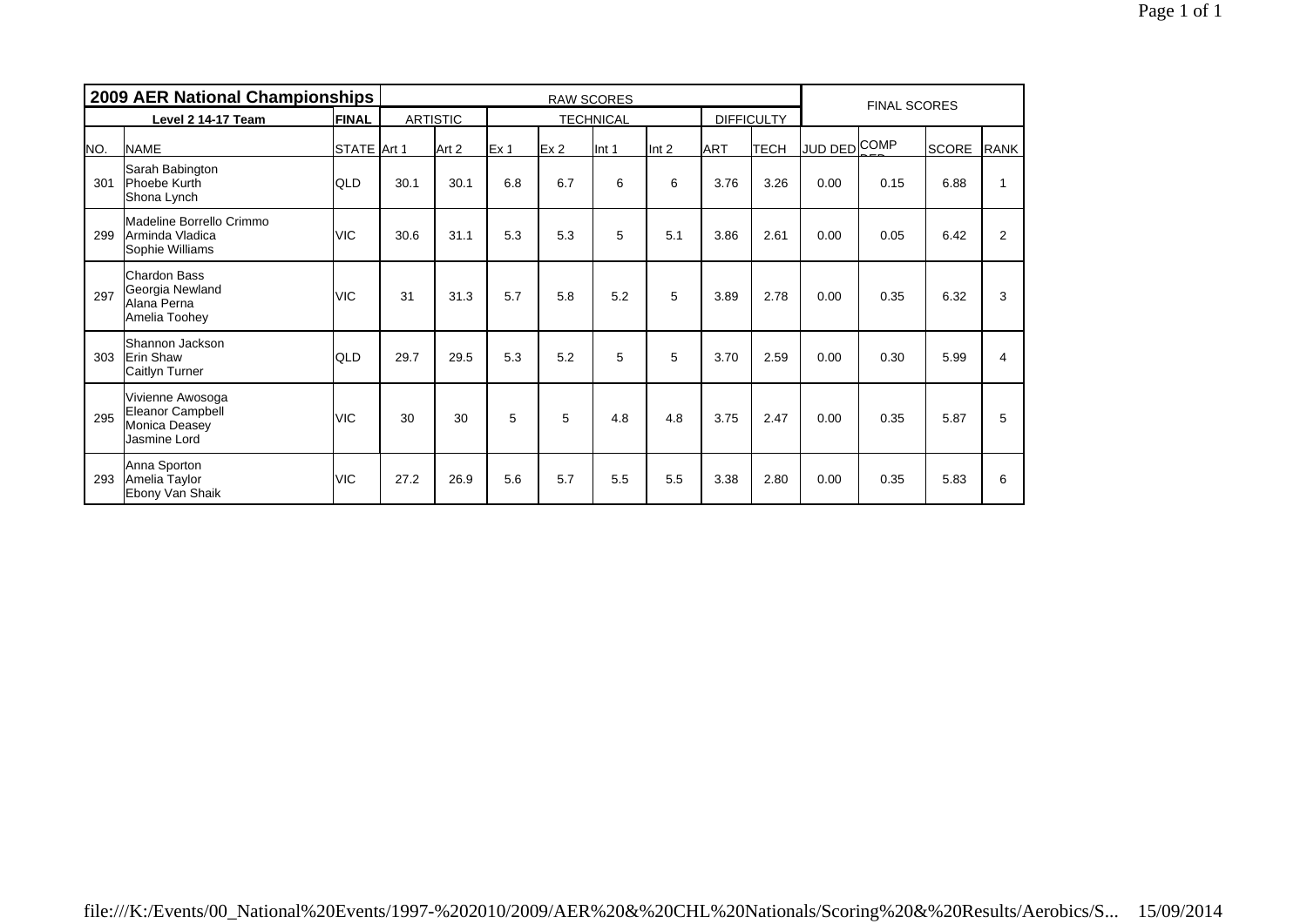|     | 2009 AER National Championships                                       |              |      |                 |                 | <b>FINAL SCORES</b> |                  |                  |            |                   |                     |      |              |                |
|-----|-----------------------------------------------------------------------|--------------|------|-----------------|-----------------|---------------------|------------------|------------------|------------|-------------------|---------------------|------|--------------|----------------|
|     | Level 3 11-13 Team                                                    | <b>FINAL</b> |      | <b>ARTISTIC</b> |                 |                     | <b>TECHNICAL</b> |                  |            | <b>DIFFICULTY</b> |                     |      |              |                |
| NO. | <b>NAME</b>                                                           | STATE Art 1  |      | Art 2           | Ex <sub>1</sub> | Ex2                 | Int 1            | Int <sub>2</sub> | <b>ART</b> | <b>TECH</b>       | <b>JUD DED COMP</b> |      | <b>SCORE</b> | RANK           |
| 313 | <b>Taylor Fletcher</b><br>Pepita Hosking<br>Alicea Stoney             | <b>VIC</b>   | 31.3 | 32              | $\overline{7}$  | 7                   | 6.5              | 6.5              | 3.96       | 3.43              | 0.00                | 0.05 | 7.33         |                |
| 307 | <b>Maddy Guest</b><br><b>Charlotte Hoy</b><br>Sarah Udovenya          | <b>VIC</b>   | 32.7 | 32.3            | 6.3             | 6.3                 | 6.4              | 6.5              | 4.06       | 3.17              | 0.00                | 0.15 | 7.09         | $\overline{2}$ |
| 305 | Melissa Burnell<br>Alice Roe<br>Jemina Sanzari<br><b>Renee Waller</b> | <b>VIC</b>   | 32.3 | 31.2            | 6.6             | 6.5                 | 6                | 6                | 3.97       | 3.19              | 0.00                | 0.25 | 6.91         | 3              |
| 309 | Emma Shelton<br>Jasmine Alavuk<br><b>Maddison Timm</b>                | <b>VIC</b>   | 30.3 | 29.8            | 6.1             | 6.2                 | 6.4              | 6.5              | 3.76       | 3.12              | 0.00                | 0.10 | 6.78         | 4              |
| 311 | Kaylee Field<br>Megan Shroff<br>Emma Skelton<br>Georgie Webb          | <b>QLD</b>   | 29.9 | 29.9            | 5.5             | 5.3                 | 5.5              | 5.5              | 3.74       | 2.72              | 0.05                | 0.10 | 6.30         | 5              |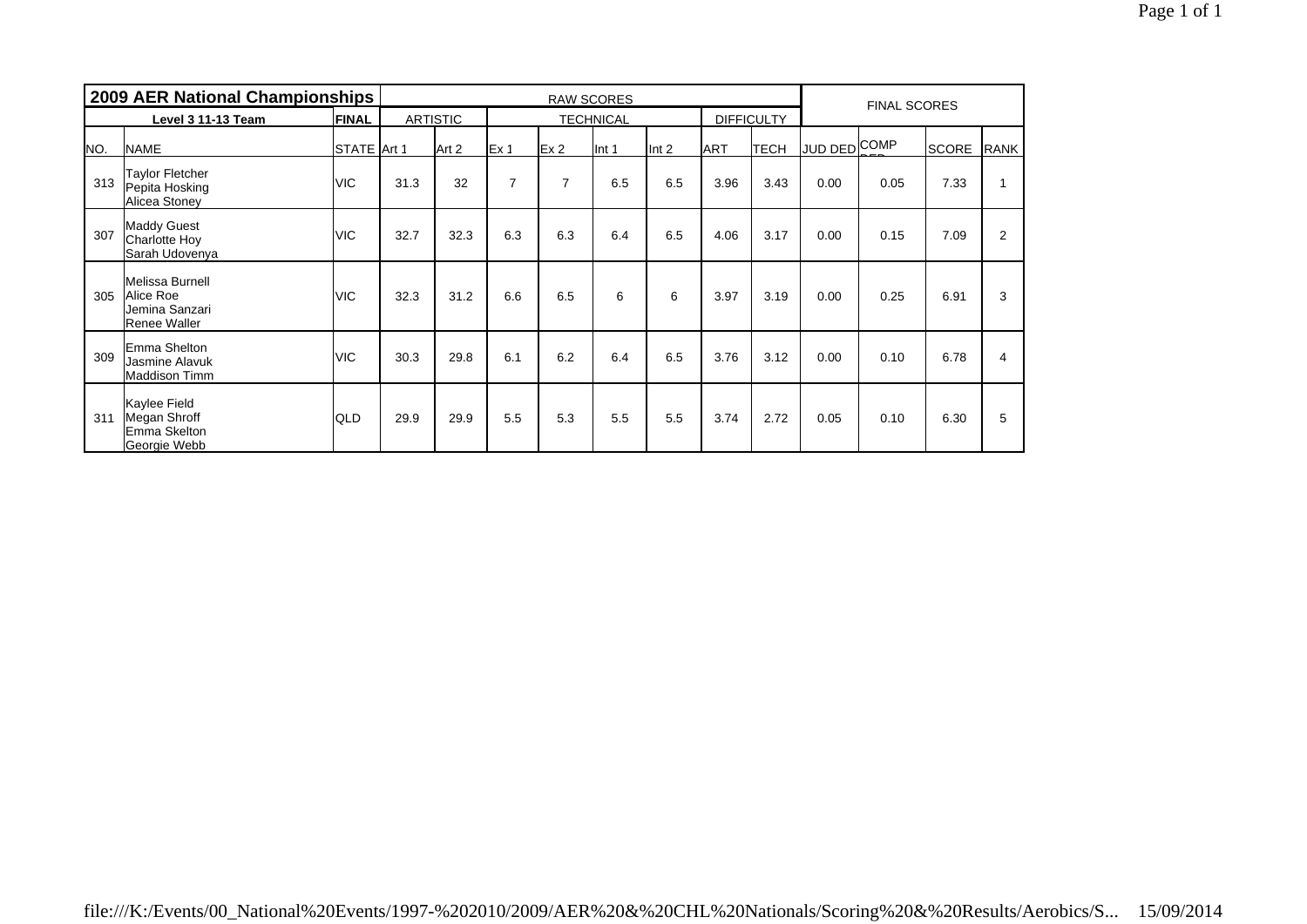|     | 2009 AER National Championships                                                     |              |       |                 |                 |                 | <b>RAW SCORES</b> |       |            |                   | <b>FINAL SCORES</b> |      |       |                |  |
|-----|-------------------------------------------------------------------------------------|--------------|-------|-----------------|-----------------|-----------------|-------------------|-------|------------|-------------------|---------------------|------|-------|----------------|--|
|     | Level 2 11-13 Team                                                                  | FINAL        |       | <b>ARTISTIC</b> |                 |                 | <b>TECHNICAL</b>  |       |            | <b>DIFFICULTY</b> |                     |      |       |                |  |
| NO. | <b>NAME</b>                                                                         | <b>STATE</b> | Art 1 | Art 2           | Ex <sub>1</sub> | Ex <sub>2</sub> | Int 1             | Int 2 | <b>ART</b> | <b>TECH</b>       | <b>JUD DED</b> COMP |      | SCORE | <b>RANK</b>    |  |
| 332 | Millicent De Michele<br>Laura Jones<br>Laura Kane<br>Jessica Marsh<br>Renae Spencer | QLD          | 33.3  | 33.2            | $\overline{7}$  | 6.9             | 6.7               | 7.1   | 4.16       | 3.47              | 0.00                | 0.30 | 7.32  | $\mathbf{1}$   |  |
| 328 | Ellen Caukill<br>Hannah Pentecost<br>Sarah Rigg                                     | <b>NSW</b>   | 31.7  | 32.1            | 6.6             | 6.4             | 6.4               | 6.8   | 3.99       | 3.27              | 0.00                | 0.05 | 7.20  | $\overline{2}$ |  |
| 330 | Amy Mcarthy<br>Natalie Quail<br>Alexandra Ratcliffe<br>Rachel Tam                   | <b>NSW</b>   | 32.6  | 32.5            | 6.3             | 6.2             | 6.3               | 6.2   | 4.07       | 3.13              | 0.00                | 0.10 | 7.09  | 3              |  |
| 320 | Vanessa Barca<br>Aimee Berriman<br>Natasha Eparaima                                 | <b>NSW</b>   | 30    | 30.5            | 6.7             | 6.8             | 6.4               | 6.6   | 3.78       | 3.34              | 0.00                | 0.05 | 7.07  | $\overline{4}$ |  |
| 312 | Amanda Gane<br>Olivia Angell<br>Holly Dunne                                         | QLD          | 31.9  | 32.2            | 6               | 6.1             | 6                 | 6.3   | 4.01       | 3.04              | 0.00                | 0.15 | 6.90  | 5              |  |
| 318 | Joanna Hunt-Prokhovnik<br>Angela Ma<br><b>Brigit Nielsen Tuck</b>                   | <b>VIC</b>   | 31.1  | 30.4            | 6.5             | 6.3             | 6.7               | 6.5   | 3.84       | 3.23              | 0.05                | 0.20 | 6.82  | 6              |  |
| 316 | <b>Isabella Delaney</b><br>Mia Harrison<br>Francesca Torcasio Barberis              | <b>VIC</b>   | 30.9  | 30.2            | 5.9             | 5.9             | 6                 | 6.3   | 3.82       | 2.99              | 0.00                | 0.10 | 6.71  | $\overline{7}$ |  |
| 326 | Zhian Smoel<br>Chloe Taylor<br>Demi Thomson                                         | <b>VIC</b>   | 32.5  | 32.3            | 5.9             | 5.8             | 5.9               | 5.8   | 4.05       | 2.93              | 0.00                | 0.30 | 6.68  | 8              |  |
| 331 | <b>Hattie Chew</b><br><b>Paris Hazell</b><br>Sabrina Quinn<br>Grace Van Veenendaal  | <b>VIC</b>   | 30.6  | 30.4            | 6.1             | 5.7             | 6                 | 6.2   | 3.81       | 2.98              | 0.05                | 0.30 | 6.44  | 9              |  |
| 324 | Stephanie Calligeris<br>Sarah Hammoud<br>Samantha Panos<br>Pauline Voukidis         | <b>NSW</b>   | 29.6  | 29.6            | 5.6             | 5.9             | 5.5               | 5.9   | 3.70       | 2.87              | 0.00                | 0.15 | 6.42  | 10             |  |
| 322 | Francesca Broome<br>Louise Connell<br>Aimee Dummett                                 | <b>VIC</b>   | 29.4  | 29.9            | 5.8             | 5.8             | 5.7               | 5.8   | 3.71       | 2.89              | 0.00                | 0.25 | 6.35  | 11             |  |
|     |                                                                                     |              |       |                 |                 |                 |                   |       |            |                   |                     |      |       |                |  |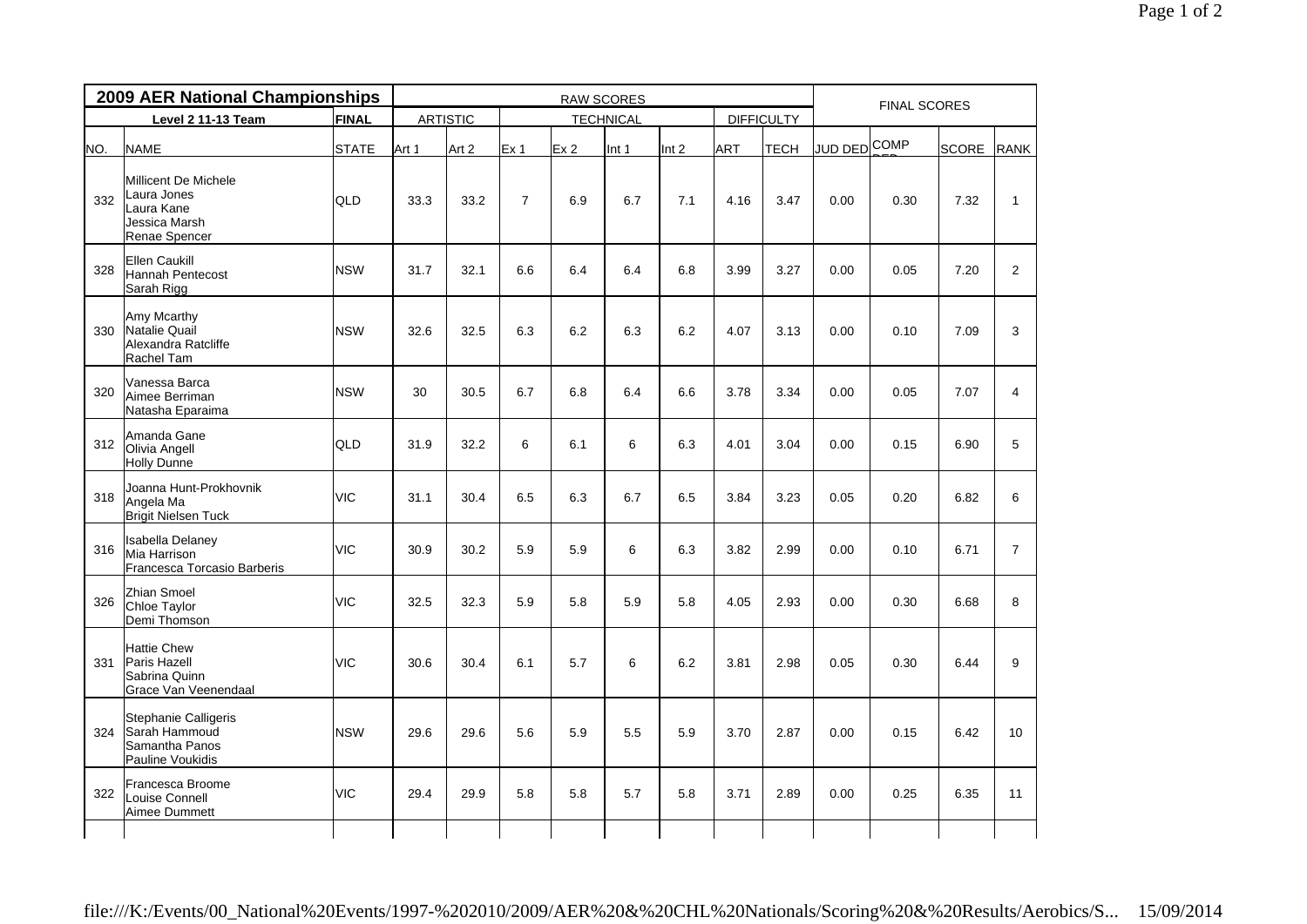| 314 | <b>Graison Howell</b><br>Shari Kempshall<br>Larna Smith | <b>QLD</b> | 30 | 30.4 | 5.7 | 5.3 | 5.8 | 5.5 | 3.78 | 2.77 | 0.05 | 0.35 | 6.15 | 12        |
|-----|---------------------------------------------------------|------------|----|------|-----|-----|-----|-----|------|------|------|------|------|-----------|
| 310 | Brianna Maginness<br>Olivia Milne<br>Georgia Marshall   | <b>VIC</b> |    |      |     |     |     |     | 0.00 | 0.00 |      |      | 0.00 | 12<br>ں ا |